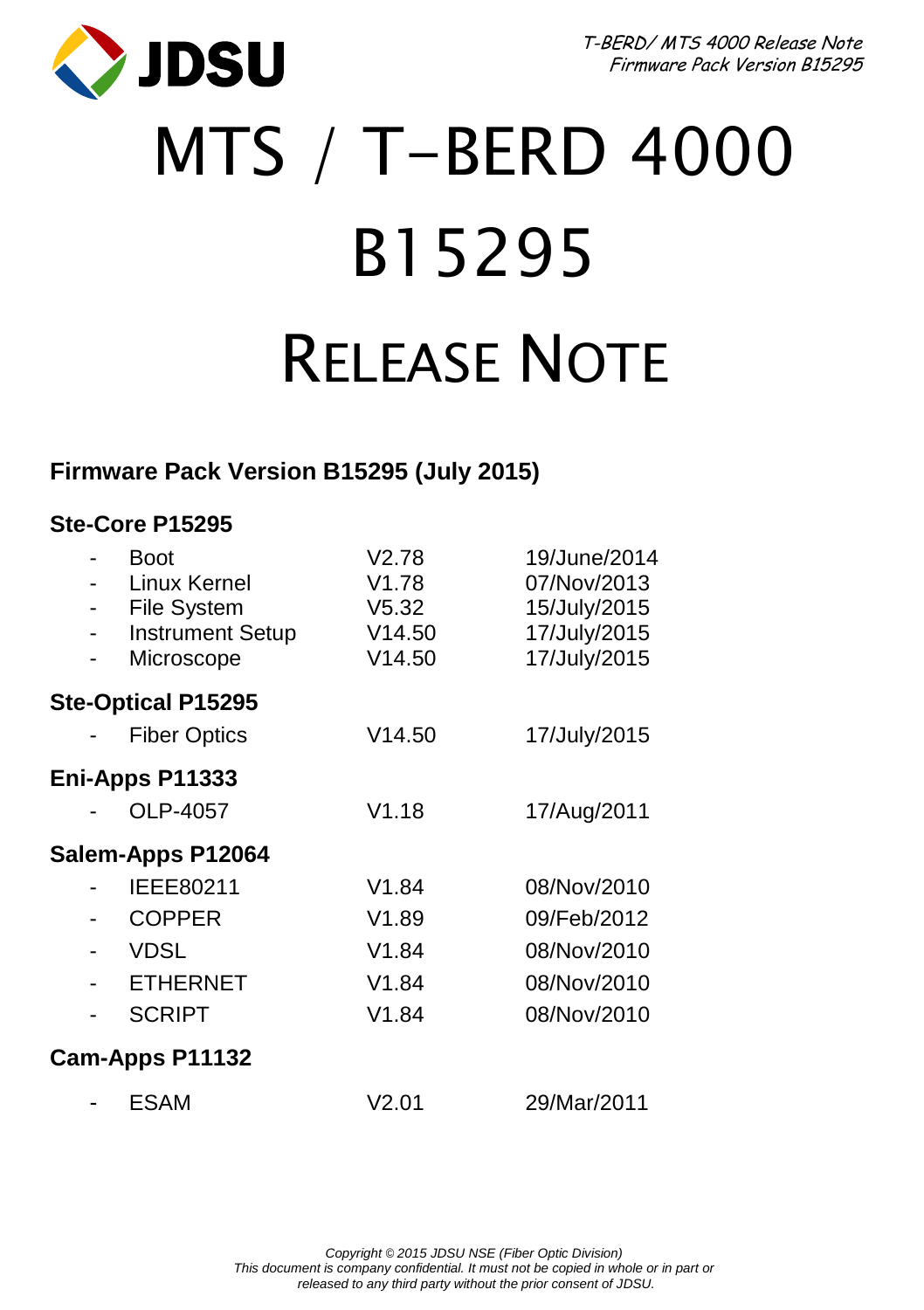

# **CONTENT**